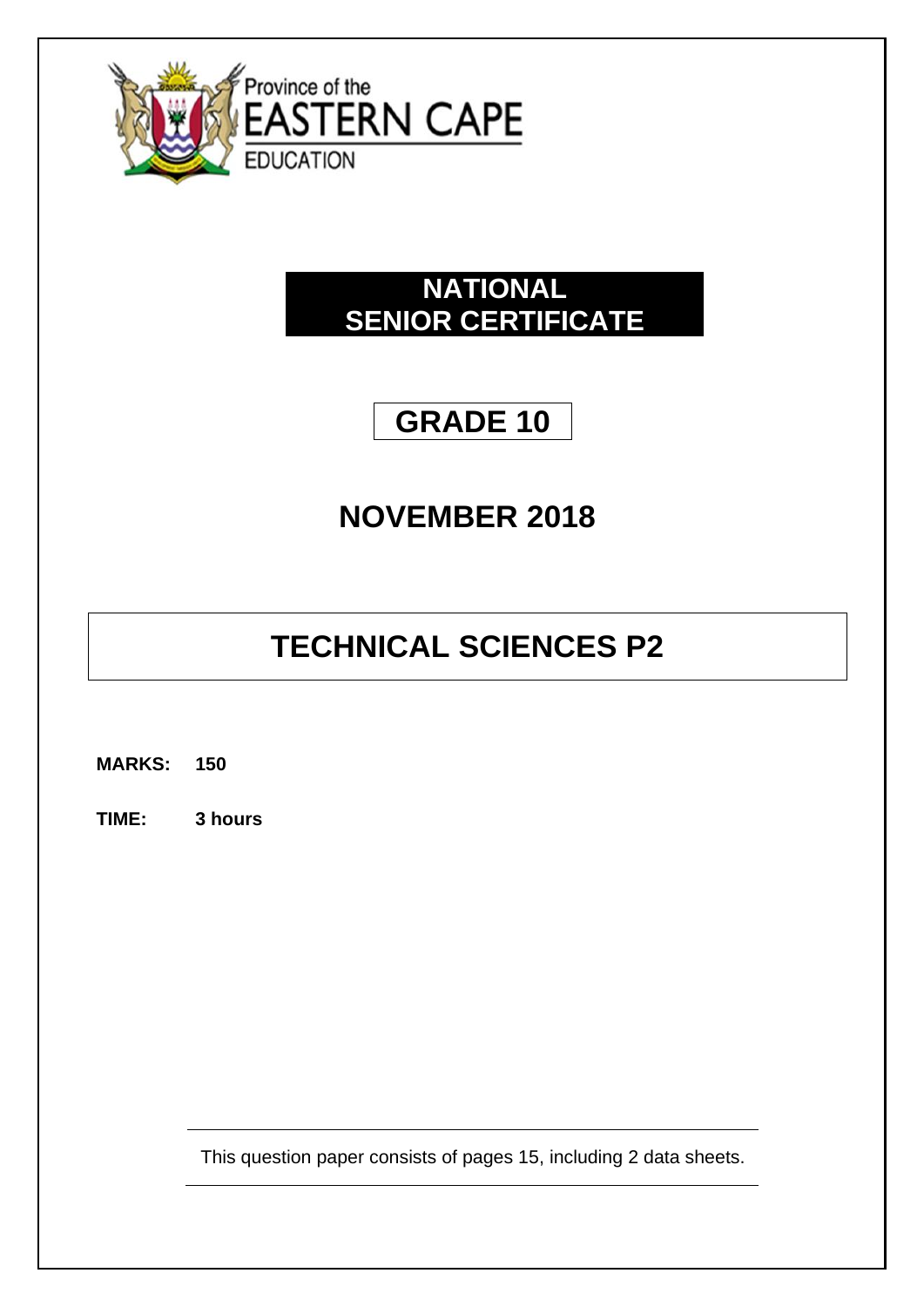#### **INSTRUCTIONS AND INFORMATION**

- 1. Answer ALL the questions in the ANSWER BOOK.
- 2. Start EACH question on a NEW page in the ANSWER BOOK.
- 3. Number the answers correctly according to the numbering system used in this question paper.
- 4. You may use a non-programmable calculator.
- 5. LEAVE a line open between subsections, i.e. QUESTION 2.1 and QUESTION 2.2.
- 6. You are advised to use the attached DATA SHEETS.
- 7. Show ALL formulae and substitutions in ALL calculations.
- 8. Round off your final numerical answers to a minimum of TWO decimal places.
- 9. Give brief motivations, discussions, etc. where required.
- 10. Write neatly and legibly.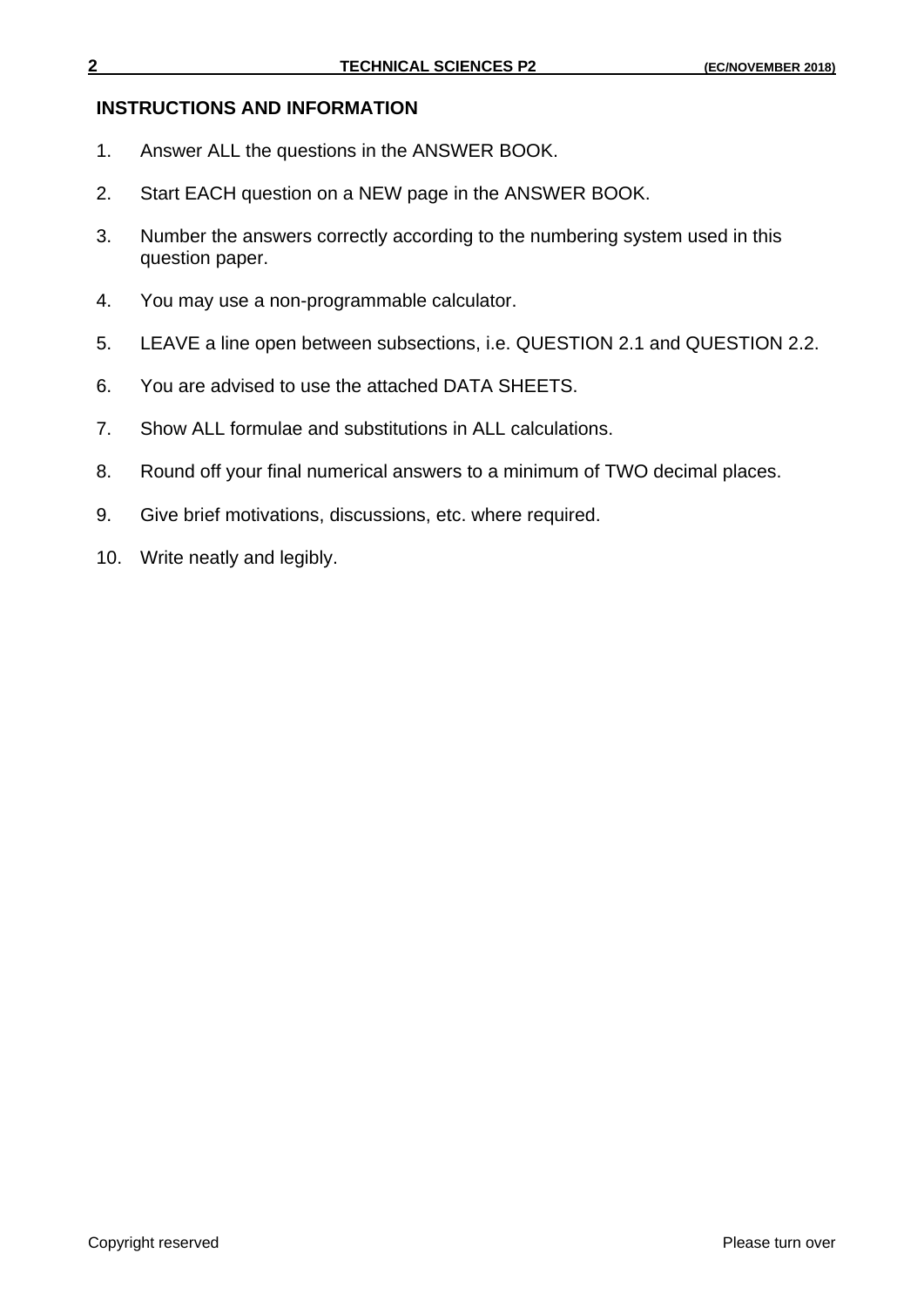#### **QUESTION 1: MULTIPLE-CHOICE QUESTIONS**

Four options are provided as possible answers to the following questions. Each question has only ONE correct answer. Choose the correct answer and write only the letter (A–D) corresponding to the answer next to the question number (1.1– 1.10) in the ANSWER BOOK, for example 1.11 E.

1.1 Which ONE of the following regarding the thermal conductivity and electrical conductivity of metals is TRUE?

| <b>Thermal conductivity</b> | <b>Electrical conductivity</b> |     |
|-----------------------------|--------------------------------|-----|
| Good                        | Good                           |     |
| Good                        | Poor                           |     |
| Poor                        | Good                           |     |
| Poor                        | Poor                           | ור' |

- 1.2 Water can be classified as  $a(n)$  ...
	- A element.
	- B compound.
	- C homogeneous mixture.
	- D heterogeneous mixture. (2)
- 1.3 The chemical name for  $Fe<sub>2</sub>O<sub>3</sub>$  is  $\dots$ 
	- A iron oxide.
	- B iron (II) oxide.
	- C iron (III) oxide.
	- D iron (VI) oxide. (2)
- 1.4 A sulphate has the following formula:

| $\mathsf{A}$ | SO <sub>2</sub>   |     |
|--------------|-------------------|-----|
|              | <b>B</b> $SO_4^2$ |     |
|              | C $SO_3^2$        |     |
| D            | $S^2$             | (2) |

- 1.5 According to Technical Sciences the SI unit for temperature is ...
	- A Joule.<br>B Watt
	- Watt
	- C Degrees Celsius.
	- D Kelvin. (2)
- 1.6 What should the values of the quantities **a**, **b** and **c** be for the following reaction to be balanced?

**a** 
$$
AI(s)
$$
 + **b**  $CI_2(g)$   $\rightarrow$  **c**  $AICl_3(s)$ 

- A 2,2,3
- B 2,3,2
- $C = 1,3,1$
- D  $1,3,2$  (2)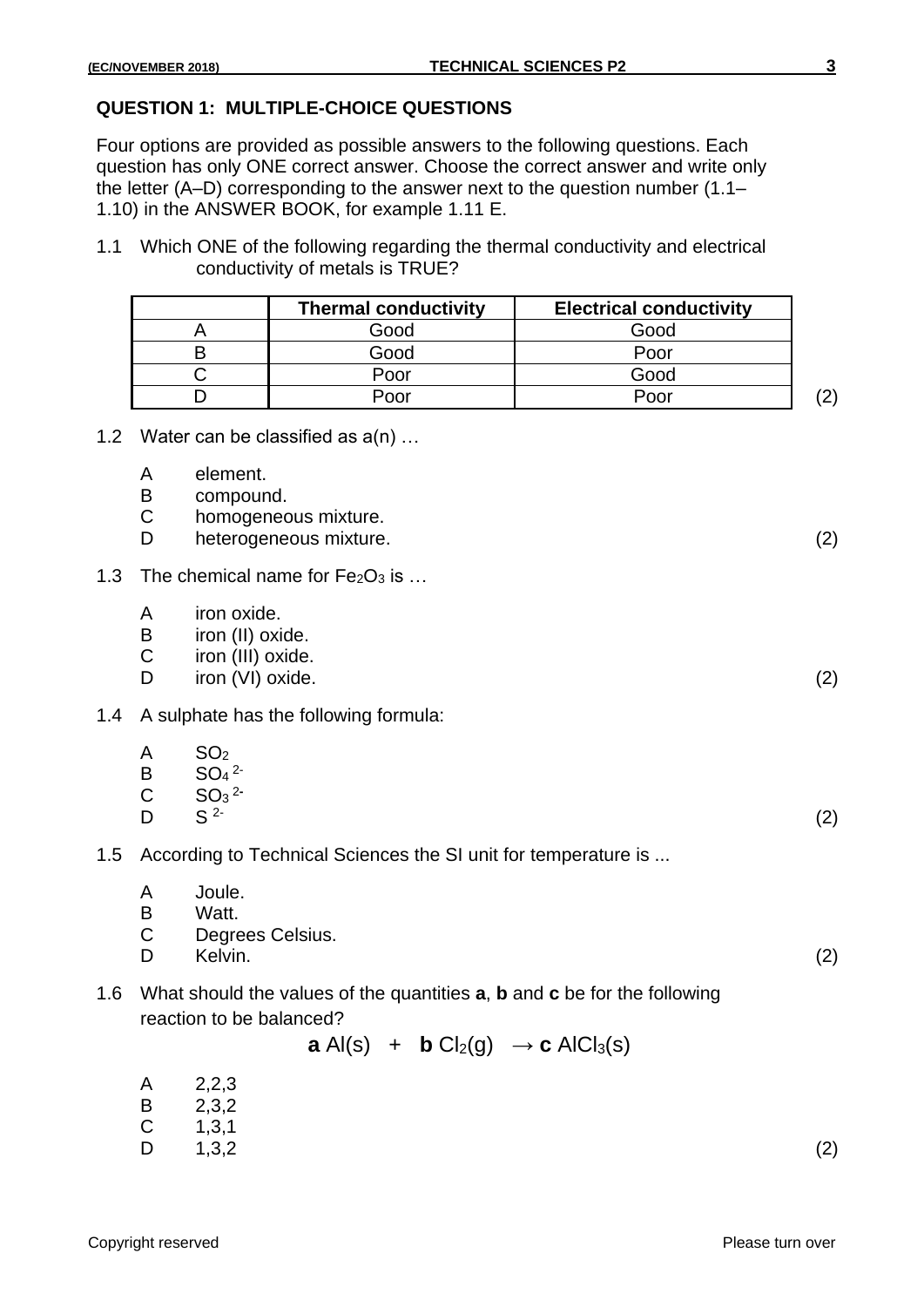| 4    | <b>TECHNICAL SCIENCES P2</b>                                                                                                                                                                                                                                     | (EC/NOVEMBER 2018) |
|------|------------------------------------------------------------------------------------------------------------------------------------------------------------------------------------------------------------------------------------------------------------------|--------------------|
| 1.7  | Why does pure water not conduct electricity well (if this is true)?                                                                                                                                                                                              |                    |
|      | Huh? Water is an excellent conductor of electricity!<br>A<br>B<br>Pure water contains very few ions.<br>$\mathsf C$<br>The intermolecular forces in water cause the molecules to move<br>slowly from one place to another.<br>D<br>None of the above is correct. | (2)                |
| 1.8  | The element Technetium is an artificially made element and does not occur<br>freely in nature. The nuclear notation for an atom of this element is:<br>99<br>Тc<br>43                                                                                            |                    |
|      | The nucleus of this atom contains                                                                                                                                                                                                                                |                    |
|      | A<br>43 neutrons and 56 protons.<br>B<br>43 neutrons and 99 protons.<br>$\mathsf C$<br>43 protons and 99 neutrons.<br>D<br>43 protons and 56 neutrons.                                                                                                           | (2)                |
| 1.9  | The sp notation for potassium is                                                                                                                                                                                                                                 |                    |
|      | $1s^{2}2s^{2}2p^{6}3s^{2}3p^{5}$ .<br>A<br>$1s^{2}2s^{2}2p^{6}3s^{2}3p^{3}$ .<br>B<br>1s <sup>2</sup> 2s <sup>2</sup> 2p <sup>6</sup> 3s <sup>2</sup> 3p <sup>6</sup> 4s <sup>1</sup> .<br>$\mathsf C$<br>$1s^{2}2s^{2}2p^{6}3s^{2}3p^{1}$ .<br>D                | (2)                |
| 1.10 | The class of substances that can be categorised by an increase in<br>conductivity with an increase in temperature are                                                                                                                                            |                    |
|      | metalloids.<br>A<br>B<br>non-metals.<br>$\mathsf C$<br>alkali metals.<br>D<br>metals.                                                                                                                                                                            | (2)<br>[20]        |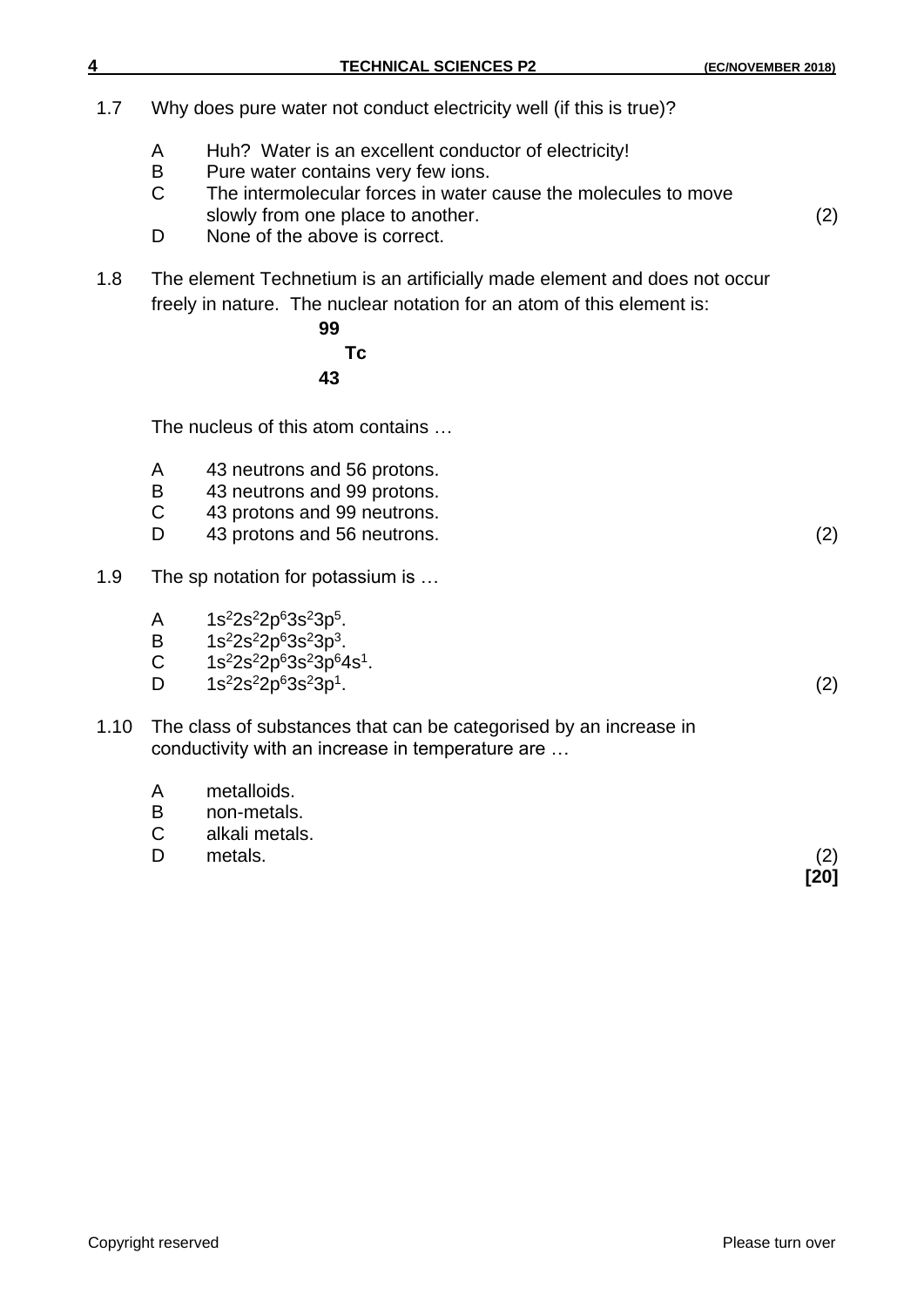#### **QUESTION 2 (Start on a new page)**

2.1 Helium is used to fill party balloons.



Identify TWO properties below that make helium suitable for filling party balloons.

| A. colourless B. low density |  | $\mid$ C. small atoms | D. unreactive |  |  |  |
|------------------------------|--|-----------------------|---------------|--|--|--|
|------------------------------|--|-----------------------|---------------|--|--|--|

2.2 Helium is also formed on the sun through a process called nuclear fusion. In this process the nuclei of hydrogen atoms fuse to become a helium nucleus, releasing an enormous amount of energy. The nuclear reaction below illustrates one way in which it can occur.

|  |  |  | $_1$ H + $_1$ H $\rightarrow$ $_2$ He + 1 neutron |
|--|--|--|---------------------------------------------------|

- 2.2.1 What term can be used to describe the two different hydrogen atoms in the reaction? (2)
- 2.2.2. REDRAW the table below and fill in the missing information in relation to the nuclear fusion between two hydrogen atoms:

|          | Electrons e <sup>-</sup> | Protons p+ | Neutrons n <sup>o</sup> |  |
|----------|--------------------------|------------|-------------------------|--|
| зН       |                          |            |                         |  |
| 2H       |                          |            |                         |  |
| $2^4$ He |                          |            |                         |  |

2.3 Argon and helium both appear in Group 8 (18) of the periodic table.



- 2.3.1 What name is given to the elements in this group? (2)
- 2.3.2 Write down the sp notation of an argon atom. (2)

**[14]**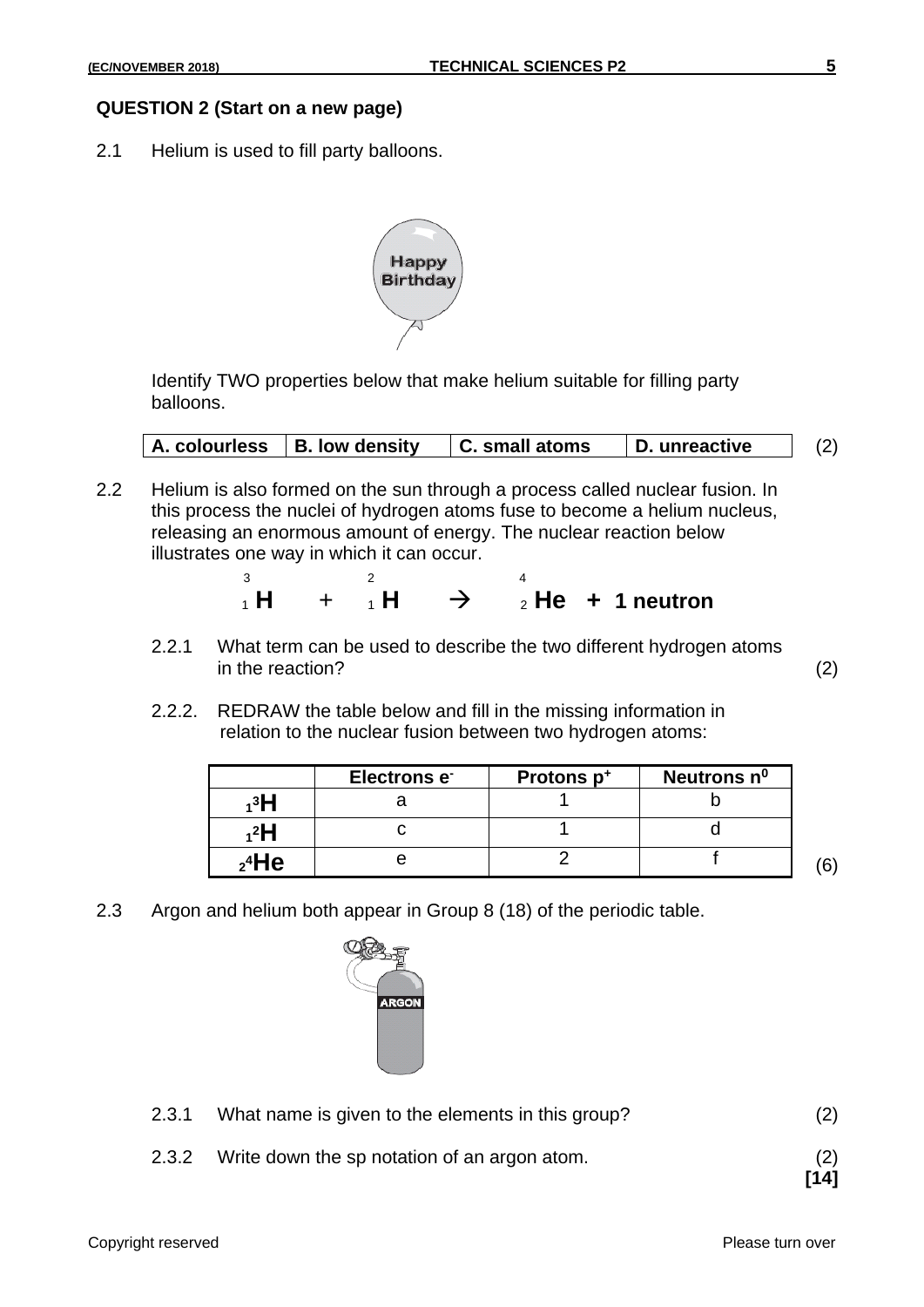#### **QUESTION 3 ( Start on a new page)**

3.1 Study the list of chemical substances listed below.

| A. Silver iodide | <b>B. Barium nitrate</b> | C. Salt water | D. Copper<br>carbonate |
|------------------|--------------------------|---------------|------------------------|
| E. Carbon        | F. Carbon                | G. Sodium     | H. Sugar water         |
| dioxide          | monoxide                 | chloride      |                        |

Answer each of the following questions by choosing one of the substances from the list above. YOU MAY USE EACH SUBSTANCE ONLY ONCE: Which of the substances is:

|                  | 3.1.1  | An insoluble salt?                                                                                                                                                                                                                                                             | (1)           |
|------------------|--------|--------------------------------------------------------------------------------------------------------------------------------------------------------------------------------------------------------------------------------------------------------------------------------|---------------|
|                  | 3.1.2  | A solution that does not conduct electricity?                                                                                                                                                                                                                                  | (1)           |
|                  | 3.13   | Used to test for the presence of a sulphate anion?                                                                                                                                                                                                                             | (1)           |
|                  | 3.1.4  | A gas that forms when nitric acid is added to a carbonate?                                                                                                                                                                                                                     | (1)           |
|                  | 3.1.5  | A yellow precipitate?                                                                                                                                                                                                                                                          | (1)           |
|                  | 3.1.6  | A solution with sodium chloride as the solute?                                                                                                                                                                                                                                 | (1)           |
| 3.2 <sub>2</sub> |        | Two Grade 10 Technical Sciences learners wanted to investigate the solubility<br>of potassium chloride at various temperatures. Before they can proceed they<br>have been asked by their teacher to do a background study on the two<br>compounds and the dissolution process. |               |
|                  | 3.2.1  | Choose the correct chemical formula for potassium chloride from the<br>following:                                                                                                                                                                                              |               |
|                  |        | KCI <sub>2</sub> , K <sub>2</sub> CI, KCI                                                                                                                                                                                                                                      | (1)           |
|                  | 3.2.2  | Potassium chloride is a compound held together by ionic bonding.<br>Briefly explain how this type of bond forms.                                                                                                                                                               | (3)           |
|                  | 3.2.3  | What name is given to the process by means of which a salt<br>dissolves in water?                                                                                                                                                                                              | (1)           |
|                  | 3.2.4. | Write an equation to illustrate how the process in QUESTION 3.2.3<br>happens with potassium chloride.                                                                                                                                                                          | (3)<br>$[14]$ |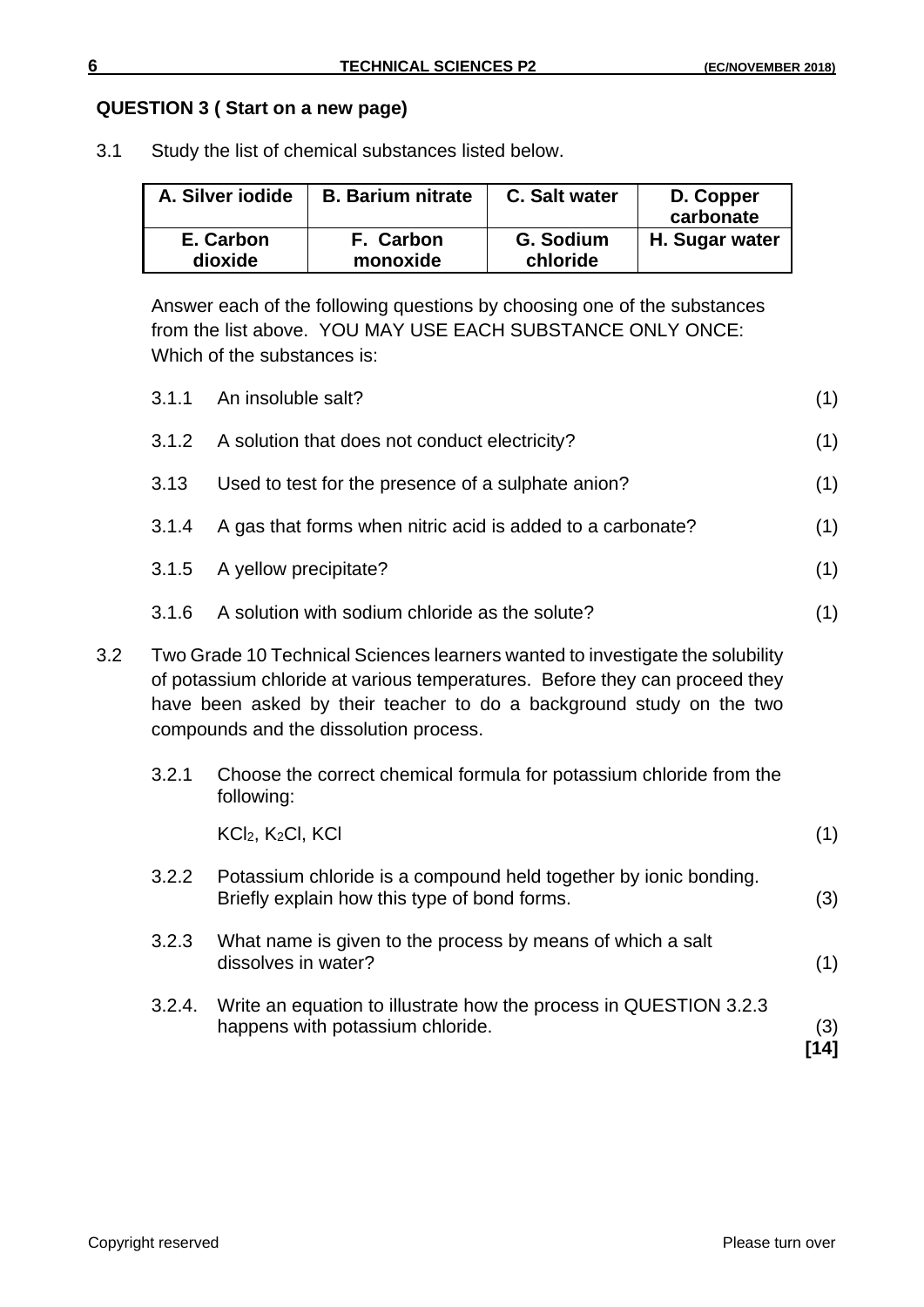#### **QUESTION 4 (Start on a new page)**

The experiment for the electrical conductivity of certain substances is tested with the help of the following circuit configuration:



**X** represents the substance that is tested and the substances below are placed in the position of **X** consecutively.

- 4.1 Identify and label the apparatus **A**, **B** and **C** in the diagram above. (6)
- 4.2. Explain which properties substance **X,** in the diagram above, must possess in order to act as an electrical conductor when it is placed in a closed circuit. (2)
- 4.3. REDRAW the table and complete it to show conduction of the substances. Use the symbols as indicated, i.e.  $\checkmark$  or  $\checkmark$

| Name of the substance          | Conducts or not: $\checkmark$ or $\checkmark$ |  |
|--------------------------------|-----------------------------------------------|--|
| A. Potassium chloride crystal  |                                               |  |
| <b>B.</b> Distilled water      |                                               |  |
| C. Potassium chloride solution |                                               |  |

- 4.4 How would the reading of apparatus **A** in the circuit change if the concentration of the potassium chloride solution increases? (2)
- 4.5 In order for the above experiment to take place effectively the variables must be taken into consideration; i.e. the dependent variable, the independent variable and the control variable. REDRAW the table and label these variables.

| Dependent variable   |  |
|----------------------|--|
| Independent variable |  |
| Control variable     |  |

4.6 What other apparatus can be used as a replacement for the apparatus labelled **A** to carry out the same investigation? Explain what will be the observation regarding conduction when using this replacement apparatus. (3)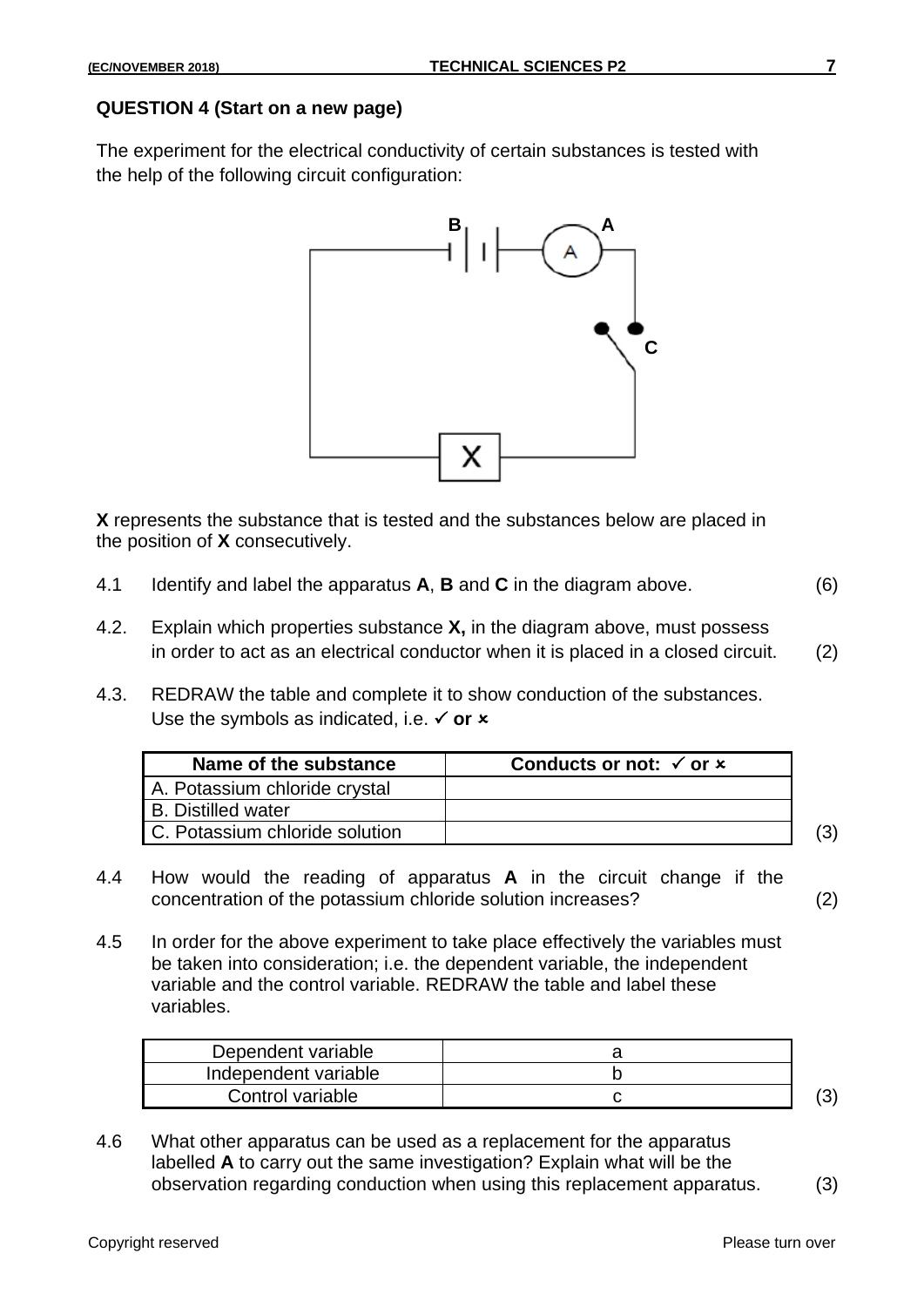| 4.7 | Classify the following materials as magnetic or non-magnetic: |                                                                                                                                                                                                                                                                                                                                                                                                                                                                           |     |  |  |  |
|-----|---------------------------------------------------------------|---------------------------------------------------------------------------------------------------------------------------------------------------------------------------------------------------------------------------------------------------------------------------------------------------------------------------------------------------------------------------------------------------------------------------------------------------------------------------|-----|--|--|--|
|     | 4.7.1                                                         | Aluminium                                                                                                                                                                                                                                                                                                                                                                                                                                                                 | (1) |  |  |  |
|     | 4.7.2                                                         | <b>Iron</b>                                                                                                                                                                                                                                                                                                                                                                                                                                                               | (1) |  |  |  |
|     | 4.7.3                                                         | <b>Plastic ruler</b>                                                                                                                                                                                                                                                                                                                                                                                                                                                      | (1) |  |  |  |
| 4.8 | insulator.                                                    | Many South Africans live in informal housing because of the prevailing high<br>rate of unemployment. These informal houses are mainly made of corrugated<br>iron sheets, making them very cold in winter. Because of technological<br>developments, expanded polystyrene (Styrofoam) can be used as a building<br>material for these impoverished communities. The material can be used to<br>line the inside of the informal houses because of its property as a thermal |     |  |  |  |
|     | 4.8.1                                                         | Define the term <i>thermal insulator</i> .                                                                                                                                                                                                                                                                                                                                                                                                                                | (2) |  |  |  |
|     | 4.8.2                                                         | List two other types of material that can be used as thermal<br>insulators.                                                                                                                                                                                                                                                                                                                                                                                               | (2) |  |  |  |
| 4.9 |                                                               | State any THREE practical applications of magnets in everyday life.                                                                                                                                                                                                                                                                                                                                                                                                       | (3) |  |  |  |

**[29]**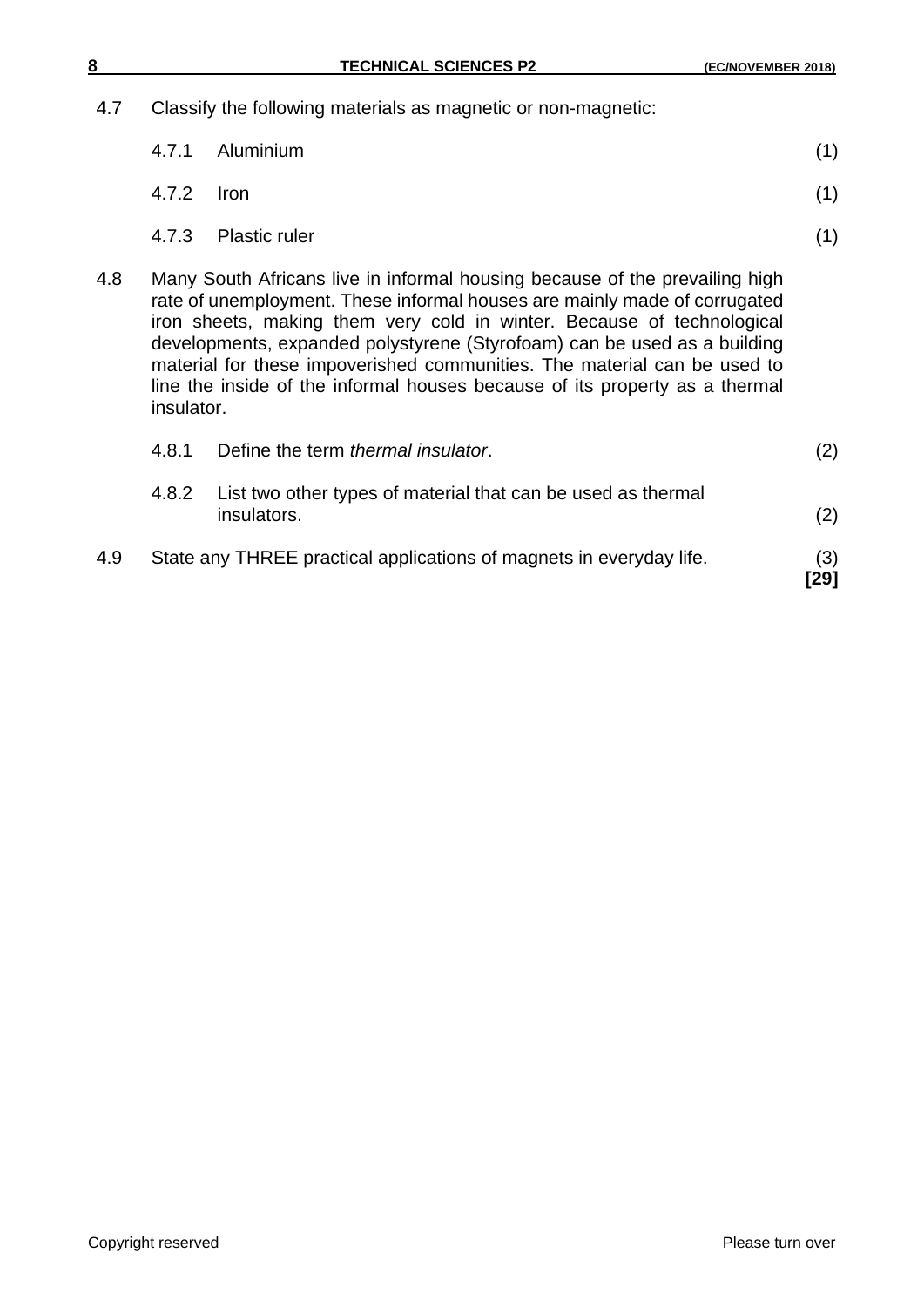#### **QUESTION 5 (Start on a new page)**

| 5.1 |            | Distinguish between a cation and an anion.                                                                                                                                                                                     | (2)         |
|-----|------------|--------------------------------------------------------------------------------------------------------------------------------------------------------------------------------------------------------------------------------|-------------|
| 5.2 |            | Write down the NAME and the CHARGE of EACH of the underlined ions:                                                                                                                                                             |             |
|     | 5.2.1      | KNO <sub>3</sub>                                                                                                                                                                                                               | (2)         |
|     | 5.2.2      | $\underline{\mathrm{Al}_2}(\mathrm{SO}_4)_3$                                                                                                                                                                                   | (2)         |
|     | 5.2.3      | $Ca(\underline{OH})_2$                                                                                                                                                                                                         | (2)         |
| 5.3 | compounds: | In Stock notation, the number of charge on the metal ion in a compound is<br>indicated by Roman numerals whenever the metal exhibits multiple valences.<br>Using Stock notation, write down the chemical name of the following |             |
|     | 5.3.1      | FeO                                                                                                                                                                                                                            | (2)         |
|     | 5.3.2      | CaCl <sub>2</sub>                                                                                                                                                                                                              | (2)         |
| 5.4 |            | Write down the CHEMICAL FORMULAE of the binary compounds:                                                                                                                                                                      |             |
|     | 5.4.1      | Hydrogen bromide                                                                                                                                                                                                               | (2)         |
|     | 5.4.2      | Copper oxide                                                                                                                                                                                                                   | (2)         |
|     | 5.4.3      | Magnesium chloride                                                                                                                                                                                                             | (2)         |
| 5.5 |            | The following equations are not balanced properly. Identify the error in each<br>case and explain why it is incorrect.                                                                                                         |             |
|     | 5.5.1      | 2H <sub>2</sub> O<br>$(NaOH)_2$<br>Na <sub>2</sub><br>$+$ H <sub>2</sub><br>$+$<br>$\rightarrow$                                                                                                                               | (4)         |
|     | 5.5.2      | 2Mg<br>Cl <sub>2</sub><br>Mg <sub>2</sub> Cl <sub>2</sub><br>$\pm$<br>$\rightarrow$                                                                                                                                            | (3)<br>[25] |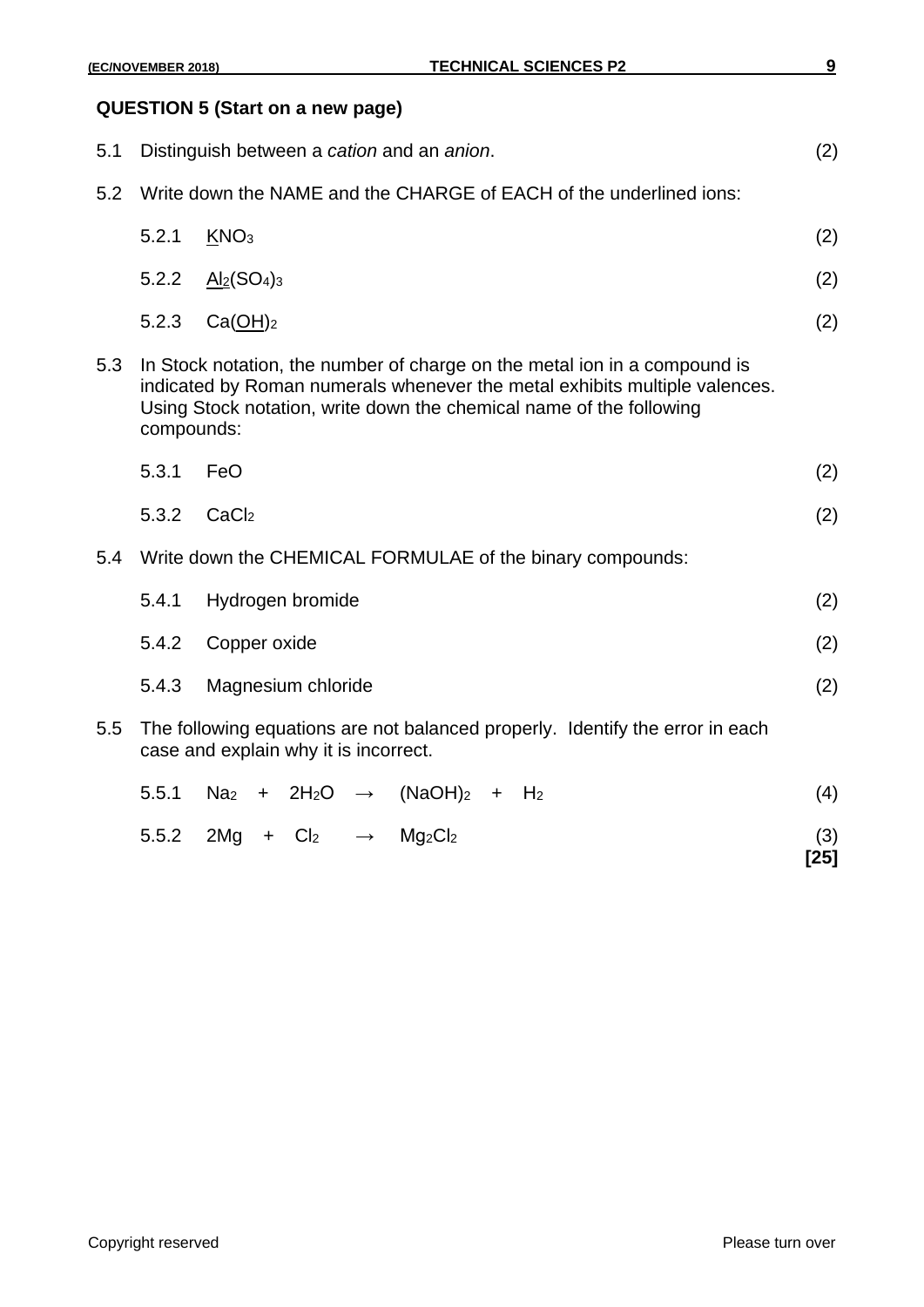#### **QUESTION 6 (Start on a new page)**

Limestone (calcium carbonate or CaCO3) is an important raw material in the manufacture of cement.



In this process:

- powdered limestone and clay are mixed in a rotating kiln;
- *thermal decomposition* of the limestone takes place to produce **calcium oxide (CaO)** and **carbon dioxide (CO2)**.
- the calcium oxide then reacts with the clay to make cement.
- 6.1 Balance the following chemical equation to show the decomposition of calcium carbonate.

$$
CaCO3 \rightarrow CaO + CO2.
$$
 (3)

|     | 6.2 Prove that the law of conservation of mass applies in the reaction in<br>QUESTION 6.1.                                                                                                          |                                                                 |  |  |  |  |
|-----|-----------------------------------------------------------------------------------------------------------------------------------------------------------------------------------------------------|-----------------------------------------------------------------|--|--|--|--|
| 6.3 | The reaction in QUESTION 6.1 will be referred to as thermal decomposition<br>because it happens in the presence of heat. Choose the correct statement<br>that qualifies the decomposition reaction: |                                                                 |  |  |  |  |
|     | A<br>B<br>C                                                                                                                                                                                         | Heat is released<br>Heat is needed<br>Heat does not play a role |  |  |  |  |
| 6.4 | One of the products of the thermal decomposition reaction in QUESTION 6.1.1<br>is carbon dioxide. Describe the laboratory test that is used to test for the<br>presence of this gas.                |                                                                 |  |  |  |  |
| 6.5 | Is a rotating kiln used to make the cement? Answer YES or NO, and give a<br>reason for your answer.                                                                                                 |                                                                 |  |  |  |  |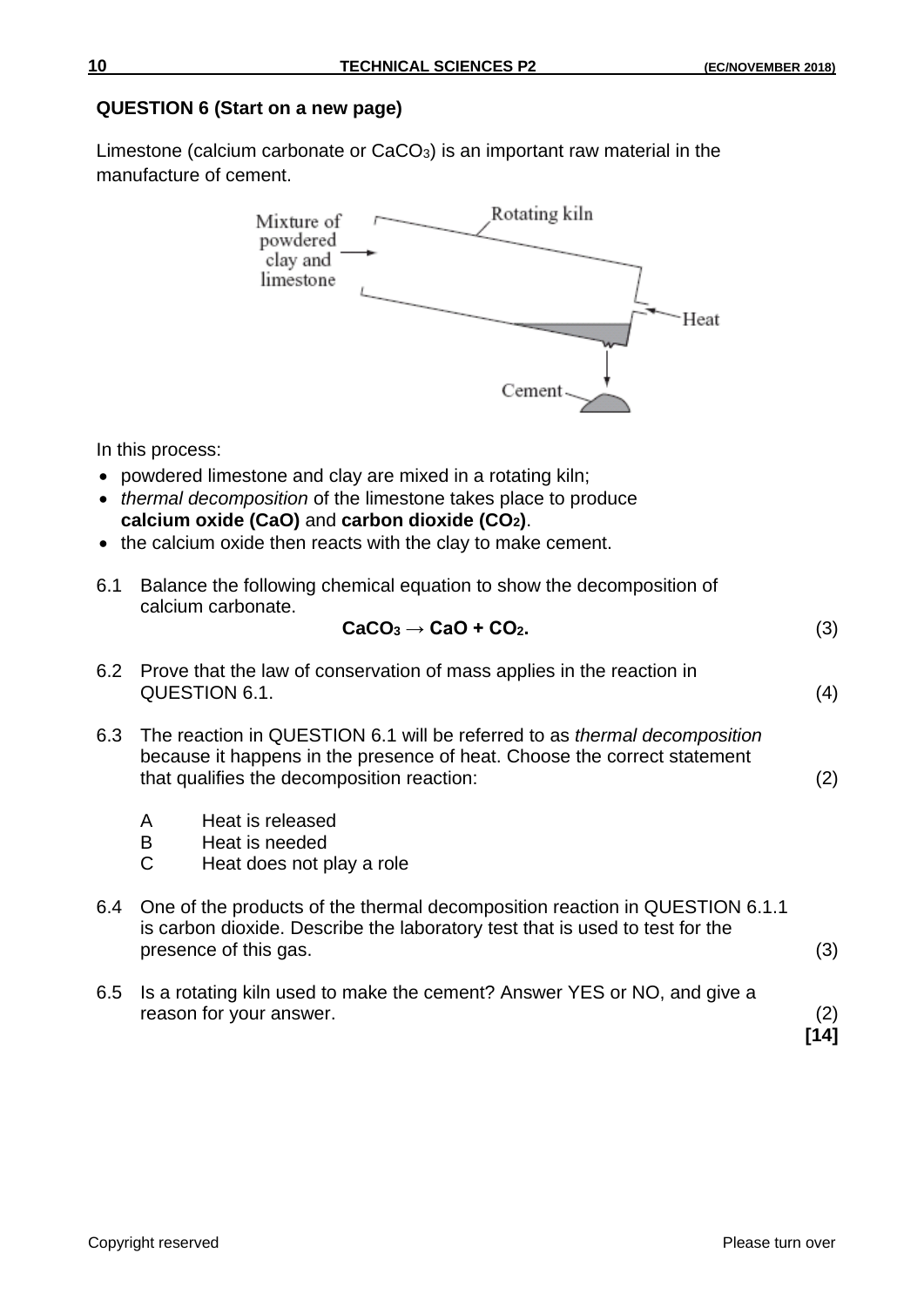#### **QUESTION 7 (Start on a new page)**

- 7.1. Two isotopes of the element chlorine are  ${}^{35}C\ell$  (75,78%) and  ${}^{37}C\ell$  (24,22%). The percentages indicate how abundant the isotopes are in comparison with each other.
	- 7.1.1 Provide a term for the group of elements in which chlorine belongs. (2)
	- 7.1.2 Complete the following table, showing the isotopes, by writing the letter and the relevant answer.

|                     | 35 <sub>6</sub> |  |
|---------------------|-----------------|--|
| Number of protons   |                 |  |
| Number of electrons |                 |  |
| Number of neutrons  |                 |  |
| Number of nucleons  |                 |  |

| 7.2 | An element is in group 5, period 2 and has 8 neutrons. Give the name and |     |
|-----|--------------------------------------------------------------------------|-----|
|     | the nuclear notation of this element.                                    | (3) |

7.3 Read the statements below and state whether they are **TRUE** or **FALSE**.

|     | 7.3.1                                          | Valence electrons are electrons in the outer energy levels.                            | (1) |  |  |  |  |  |
|-----|------------------------------------------------|----------------------------------------------------------------------------------------|-----|--|--|--|--|--|
|     | Core electrons are bonding electrons.<br>7.3.2 |                                                                                        |     |  |  |  |  |  |
| 7.4 |                                                | Draw an energy level diagram to represent the electron structure for the<br>following: |     |  |  |  |  |  |
|     | 7.4.1                                          | Phosphorus                                                                             | (3) |  |  |  |  |  |
|     | 7.4.2                                          | $Mg^{2+}$ (Magnesium ion)                                                              |     |  |  |  |  |  |

**[16]**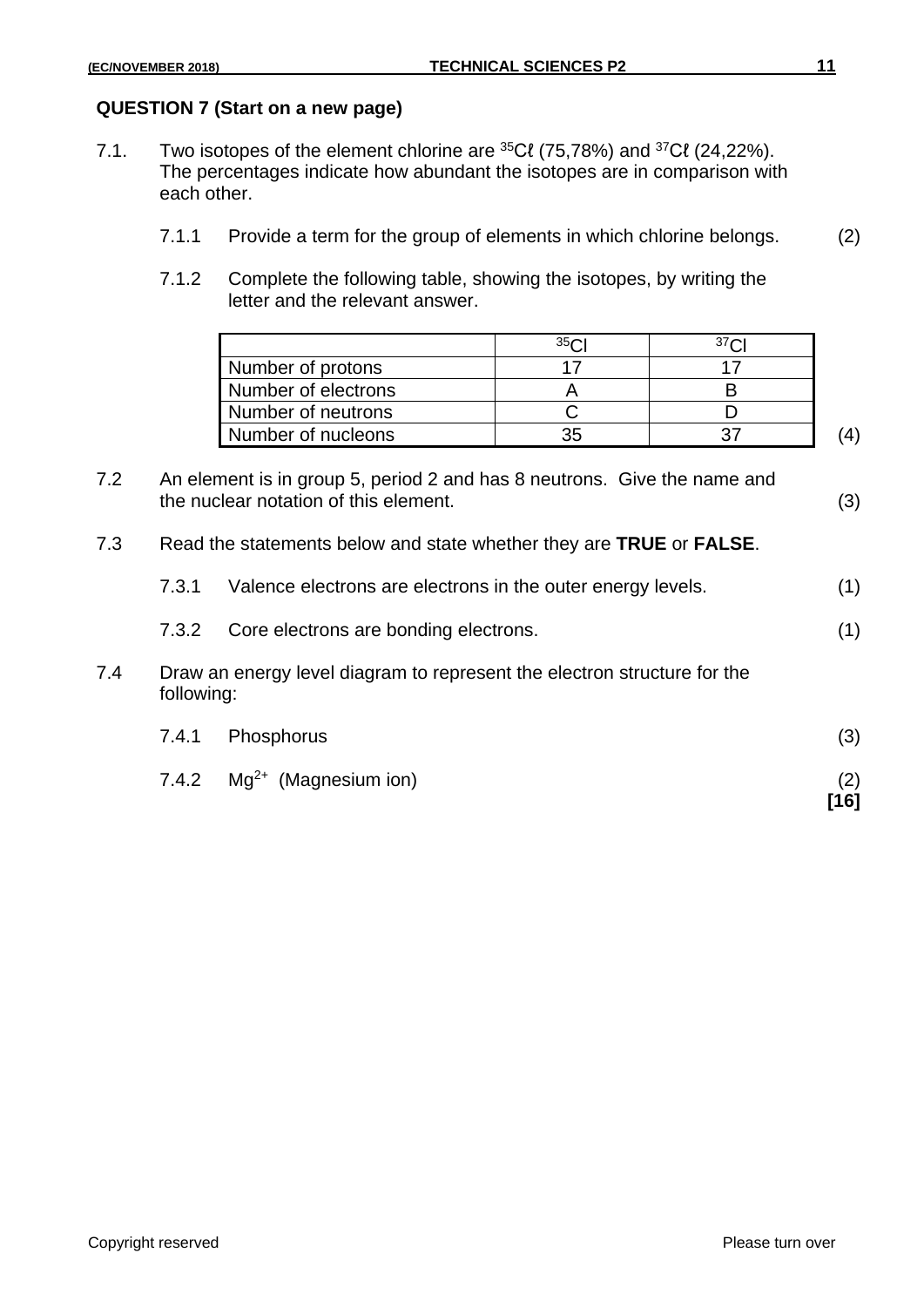#### **QUESTION 8 (Start on a new page)**

Heat plays a vital role in our lives. The purpose of clothing, as well as heating and air conditioning systems, is to regulate the transfer of heat into and out of our bodies. This regulation is necessary because the human body must be maintained at a temperature of or near 98,6 °F.

| 8.1 | Distinguish between <i>heat</i> and <i>temperature</i> .        | (4) |
|-----|-----------------------------------------------------------------|-----|
| 8.2 | Name THREE types of thermometers studied in Technical Sciences. | (3) |

- 8.3 Give THREE practical applications of thermometers in the universal developing technology. (3)
- 8.4 The pieces of apparatus below were assembled to conduct an experiment to determine the melting point of paraffin wax in a Technical Sciences Grade 10 laboratory. They were labelled **A**–**E** as shown in the diagram.



| 8.4.1 | Name the pieces of apparatus labelled A-E.                                                 | (5)           |
|-------|--------------------------------------------------------------------------------------------|---------------|
| 8.4.2 | What is the function of the apparatus labelled <b>B</b> in the diagram?                    | (2)           |
| 8.4.3 | What property of paraffin wax does not allow it to be heated directly<br>on an open flame? | (1)<br>$[18]$ |
|       | <b>TOTAL:</b>                                                                              | 150           |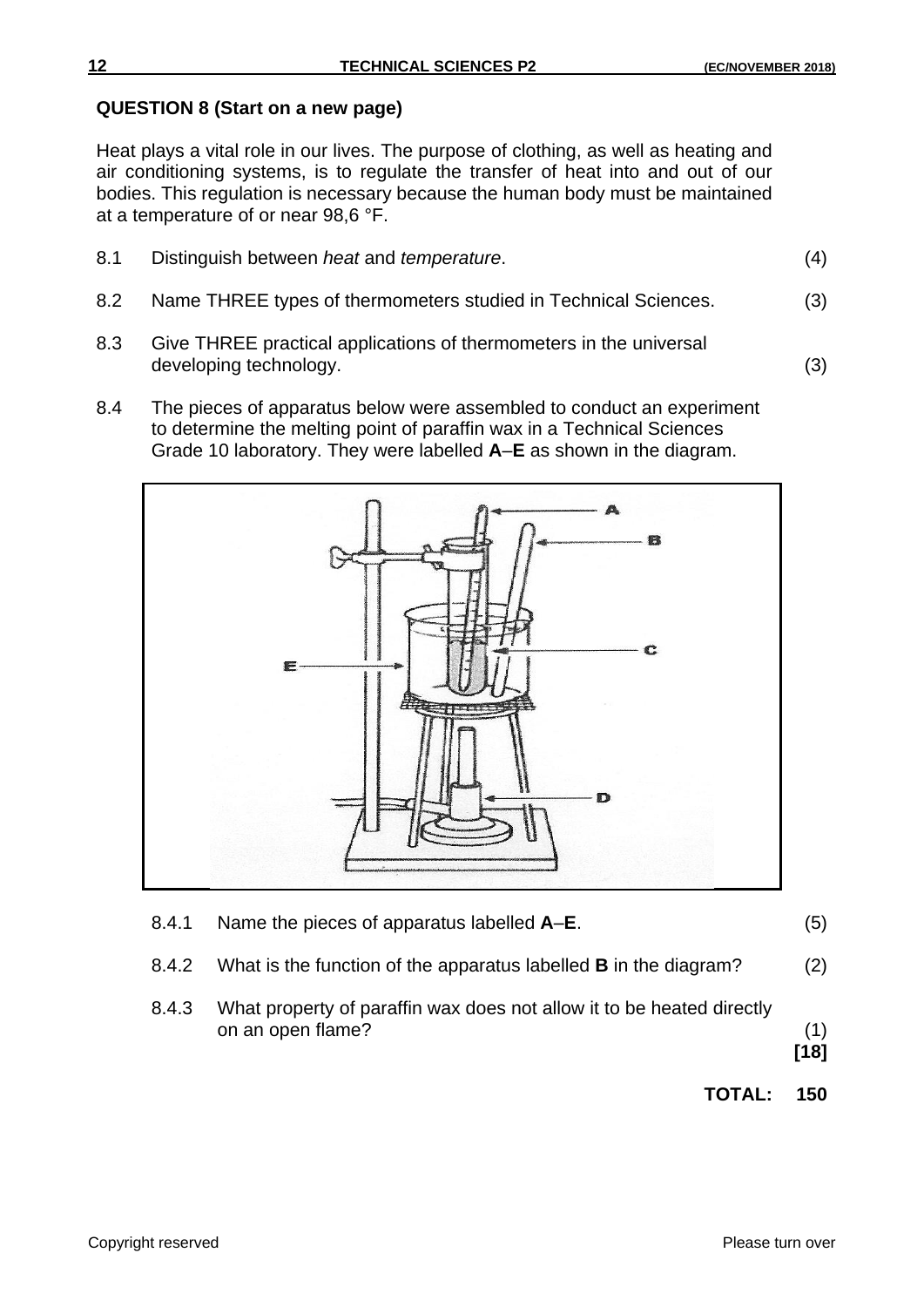#### **NATIONAL SENIOR CERTIFICATE** *NASIONALE SENIOR SERTIFIKAAT*

#### **DATA FOR TECHNICAL SCIENCES GRADE 10 PAPER 2 (CHEMISTRY)**

#### *GEGEWENS VIR TEGNIESE WETENSKAPPE GRAAD 10 VRAESTEL 2 (CHEMIE)*

#### **TABLE 1: PHYSICAL CONSTANTS/***TABEL 1: FISIESE KONSTANTES*

| <b>NAAM/NAME</b>          | SIMBOOL/SYMBOL       | <b>WAARDE/VALUE</b>                              |
|---------------------------|----------------------|--------------------------------------------------|
| Standard pressure         |                      |                                                  |
| Standaarddruk             | $p^{\theta}$         | 1,013 $\times$ 10 <sup>5</sup> Pa                |
| Molar gas volume at STP   |                      |                                                  |
|                           | $V_m$                | 22,4 $dm^3$ ·mol <sup>-1</sup>                   |
| Molêre gasvolume teen STD |                      |                                                  |
| Standard temperature      |                      |                                                  |
|                           | $T^{\theta}$         | 273 K                                            |
| Standaardtemperatuur      |                      |                                                  |
| Charge on electron        |                      |                                                  |
|                           | e                    | $-1,6 \times 10^{-19}$ C                         |
| Lading op elektron        |                      |                                                  |
| Avogadro's constant       |                      |                                                  |
|                           | <b>N<sub>A</sub></b> | 6,02 $\times$ 10 <sup>23</sup> mol <sup>-1</sup> |
| Avogadro se konstante     |                      |                                                  |

#### **TABLE 2: FORMULAE***/TABEL 2: FORMULES*

| m<br>$n = \frac{1}{M}$                  | $n = \frac{N}{n}$<br>$N_A$ |
|-----------------------------------------|----------------------------|
| $c = \frac{n}{V}$ OR $c = \frac{m}{MV}$ | $n = \frac{1}{V_m}$        |
| $rac{p_1V_1}{T_1} = \frac{p_2V_2}{T_2}$ | $pV = nRT$                 |